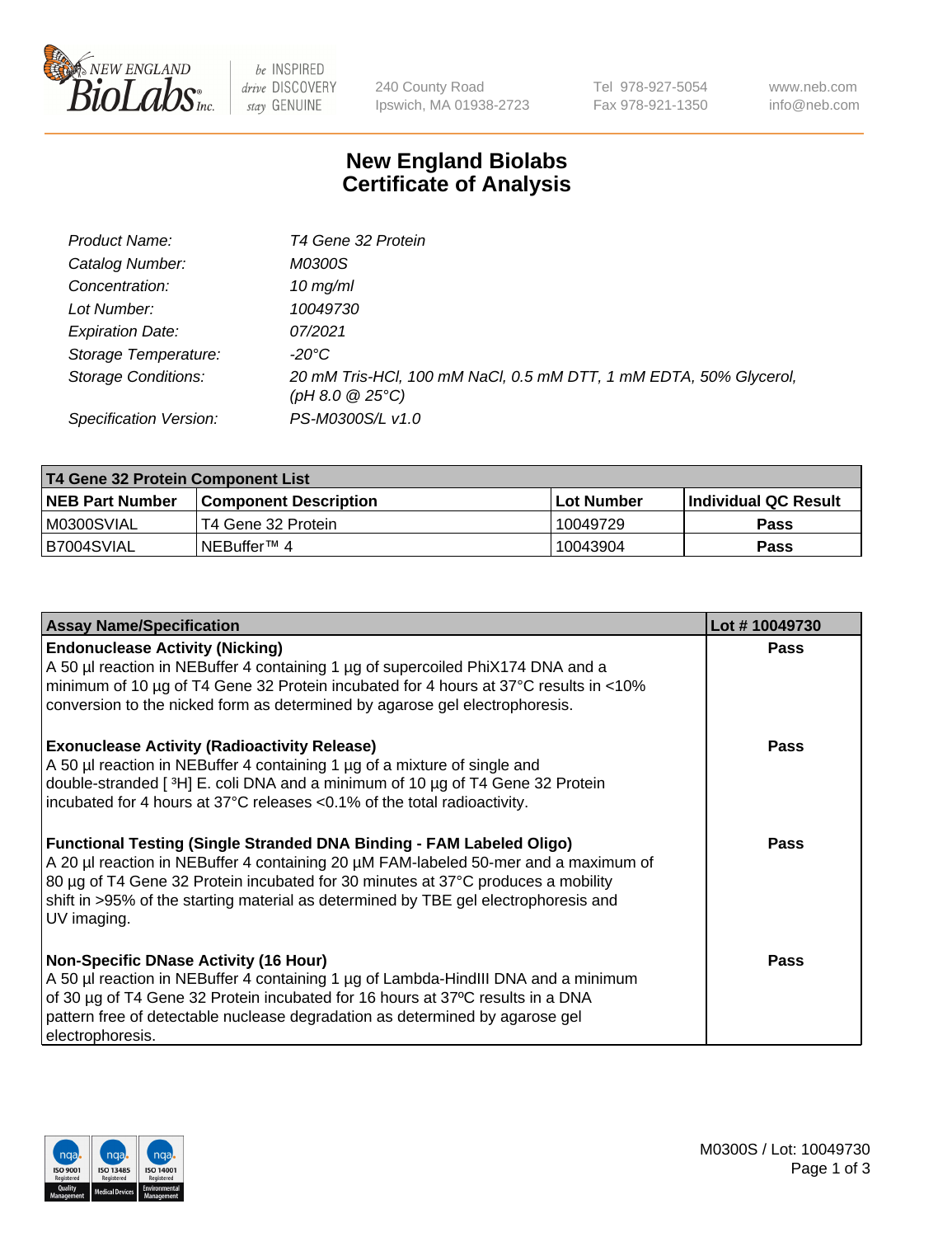

be INSPIRED drive DISCOVERY stay GENUINE

240 County Road Ipswich, MA 01938-2723 Tel 978-927-5054 Fax 978-921-1350 www.neb.com info@neb.com

| <b>Assay Name/Specification</b>                                                                                                                                                                                                                                                                                                                                                                             | Lot #10049730 |
|-------------------------------------------------------------------------------------------------------------------------------------------------------------------------------------------------------------------------------------------------------------------------------------------------------------------------------------------------------------------------------------------------------------|---------------|
| <b>Phosphatase activity (FAM Labeled Oligo)</b><br>A 50 ul reaction in CutSmart® Buffer containing a 20 nM solution of a fluorescent<br>internal labeled oligonucleotide with a 5' phosphate and a minimum of 10 µg of T4<br>Gene 32 Protein incubated for 16 hours at 37°C yields <5% degradation as determined<br>by capillary electrophoresis.                                                           | <b>Pass</b>   |
| <b>Protein Concentration (A280)</b><br>The concentration of T4 Gene 32 Protein is 10 mg/ml +/- 10% as determined by UV<br>absorption at 280 nm. Protein concentration is determined by the Pace method using<br>the extinction coefficient of 39,670 and molecular weight of 33,506 daltons for T4<br>Gene 32 Protein (Pace, C.N. et al. (1995) Protein Sci., 4, 2411-2423).                                | <b>Pass</b>   |
| <b>Protein Purity Assay (SDS-PAGE)</b><br>T4 Gene 32 Protein is ≥ 99% pure as determined by SDS-PAGE analysis using Coomassie<br>Blue detection.                                                                                                                                                                                                                                                            | Pass          |
| qPCR DNA Contamination (E. coli Genomic)<br>A minimum of 10 µg of T4 Gene 32 Protein is screened for the presence of E. coli<br>genomic DNA using SYBR® Green qPCR with primers specific for the E. coli 16S rRNA<br>locus. Results are quantified using a standard curve generated from purified E. coli<br>genomic DNA. The measured level of E. coli genomic DNA contamination is ≤ 1 E. coli<br>genome. | Pass          |
| <b>RNase Activity Assay (2 Hour Digestion)</b><br>A 10 µl reaction in NEBuffer 4 containing 40 ng of fluorescein labeled RNA<br>transcript and a minimum of 10 µg of T4 Gene 32 Protein incubated for 2 hours at<br>37°C results in no detectable degradation of the RNA as determined by gel<br>electrophoresis using fluorescent detection.                                                               | Pass          |
| <b>RNase Activity (Extended Digestion)</b><br>A 10 µl reaction in NEBuffer 4 containing 40 ng of fluorescein labeled RNA<br>transcript and a minimum of 10 µg of T4 Gene 32 Protein is incubated at 37°C. After<br>incubation for 16 hours, >90% of the substrate RNA remains intact as determined by<br>gel electrophoresis using fluorescent detection.                                                   | Pass          |
| <b>Single Stranded DNase Activity (FAM-Labeled Oligo)</b><br>A 50 µl reaction in CutSmart® Buffer containing a 20 nM solution of a fluorescent<br>internal labeled oligonucleotide and a minimum of 10 µg of T4 Gene 32 Protein<br>incubated for 16 hours at 37°C yields <5% degradation as determined by capillary<br>electrophoresis.                                                                     | Pass          |

This product has been tested and shown to be in compliance with all specifications.